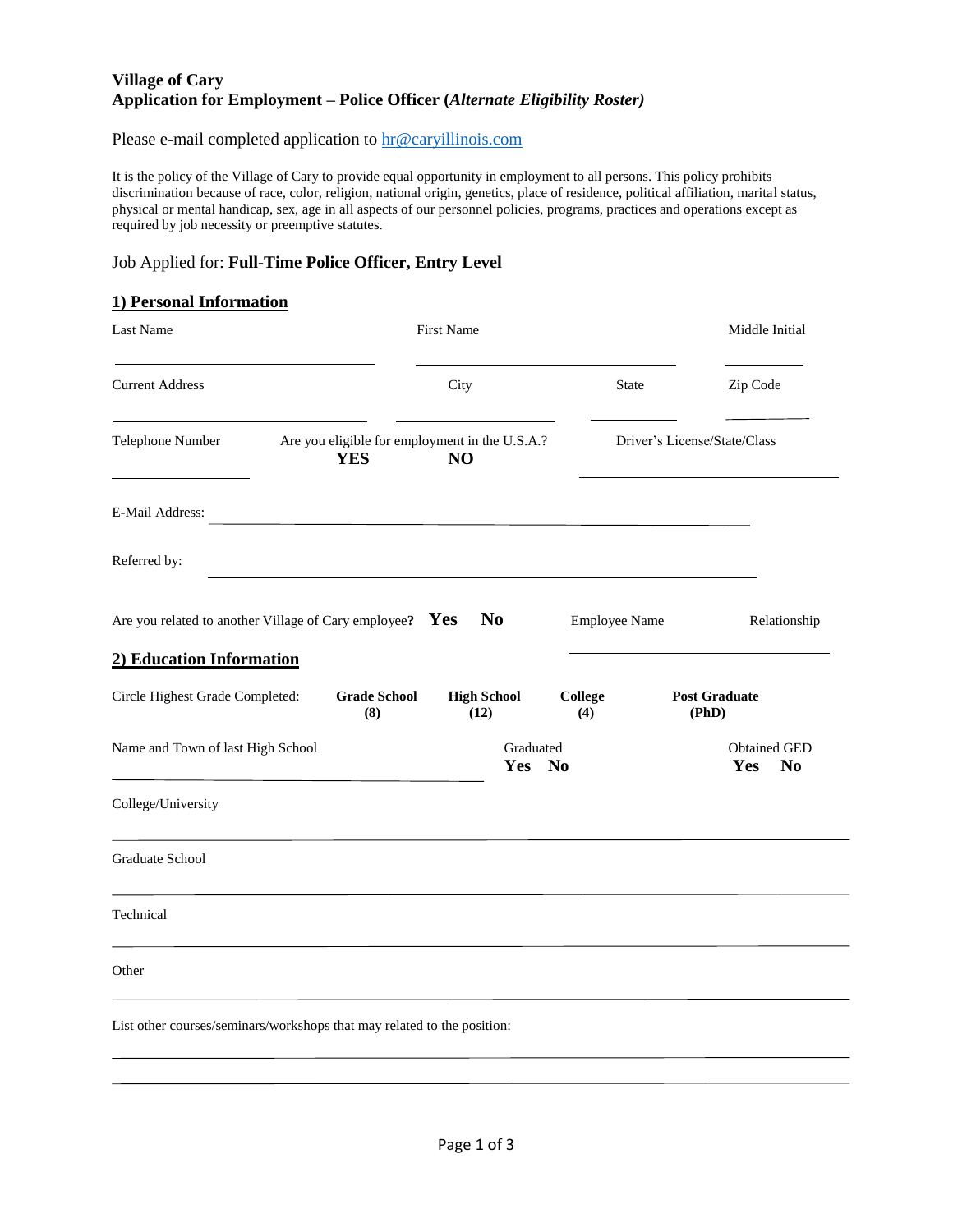|                                                          | Location attended Basic Law Enforcement Training:                                                                                                                                     |                    |                      |                    |
|----------------------------------------------------------|---------------------------------------------------------------------------------------------------------------------------------------------------------------------------------------|--------------------|----------------------|--------------------|
|                                                          | Dates attended Basic Law enforcement Training:                                                                                                                                        |                    |                      |                    |
|                                                          | Basic Law Enforcement Certificate Number:                                                                                                                                             |                    |                      |                    |
| 3) Employment History                                    |                                                                                                                                                                                       |                    |                      |                    |
|                                                          | Start with your present or last job and work back. Include all full or part-time, military, summer jobs, etc.<br>(Attach additional sheets if necessary) (Addresses must be complete) |                    |                      |                    |
|                                                          | May we contact your present supervisor? (circle one)<br>Yes                                                                                                                           | N <sub>0</sub>     |                      |                    |
| 1) Title                                                 | Name and address of present or last employer                                                                                                                                          |                    | <b>Starting Date</b> | <b>Ending Date</b> |
| Name, title and telephone number of immediate supervisor |                                                                                                                                                                                       | Reason for leaving |                      |                    |
|                                                          | Description of Duties and responsibilities                                                                                                                                            |                    |                      |                    |
| 2) Title                                                 | Name and address of present or last employer                                                                                                                                          |                    | <b>Starting Date</b> | <b>Ending Date</b> |
|                                                          | Name, title and telephone number of immediate supervisor                                                                                                                              | Reason for leaving |                      |                    |
|                                                          | Description of Duties and responsibilities                                                                                                                                            |                    |                      |                    |
| 3) Title                                                 | Name and address of present or last employer                                                                                                                                          |                    | <b>Starting Date</b> | <b>Ending Date</b> |
|                                                          | Name, title and telephone number of immediate supervisor                                                                                                                              | Reason for leaving |                      |                    |
|                                                          | Description of Duties and responsibilities                                                                                                                                            |                    |                      |                    |
|                                                          |                                                                                                                                                                                       |                    |                      |                    |

Employees hired are subject to a satisfactory completion of a probationary period and other requirements for the position.

I hereby certify that information provided above is true and I agree and understand that any false statement contained in this application may cause rejection of this application or termination of employment without notice or benefits.

Date: Signature:

<u> 1980 - Johann Barnett, fransk politik (</u>